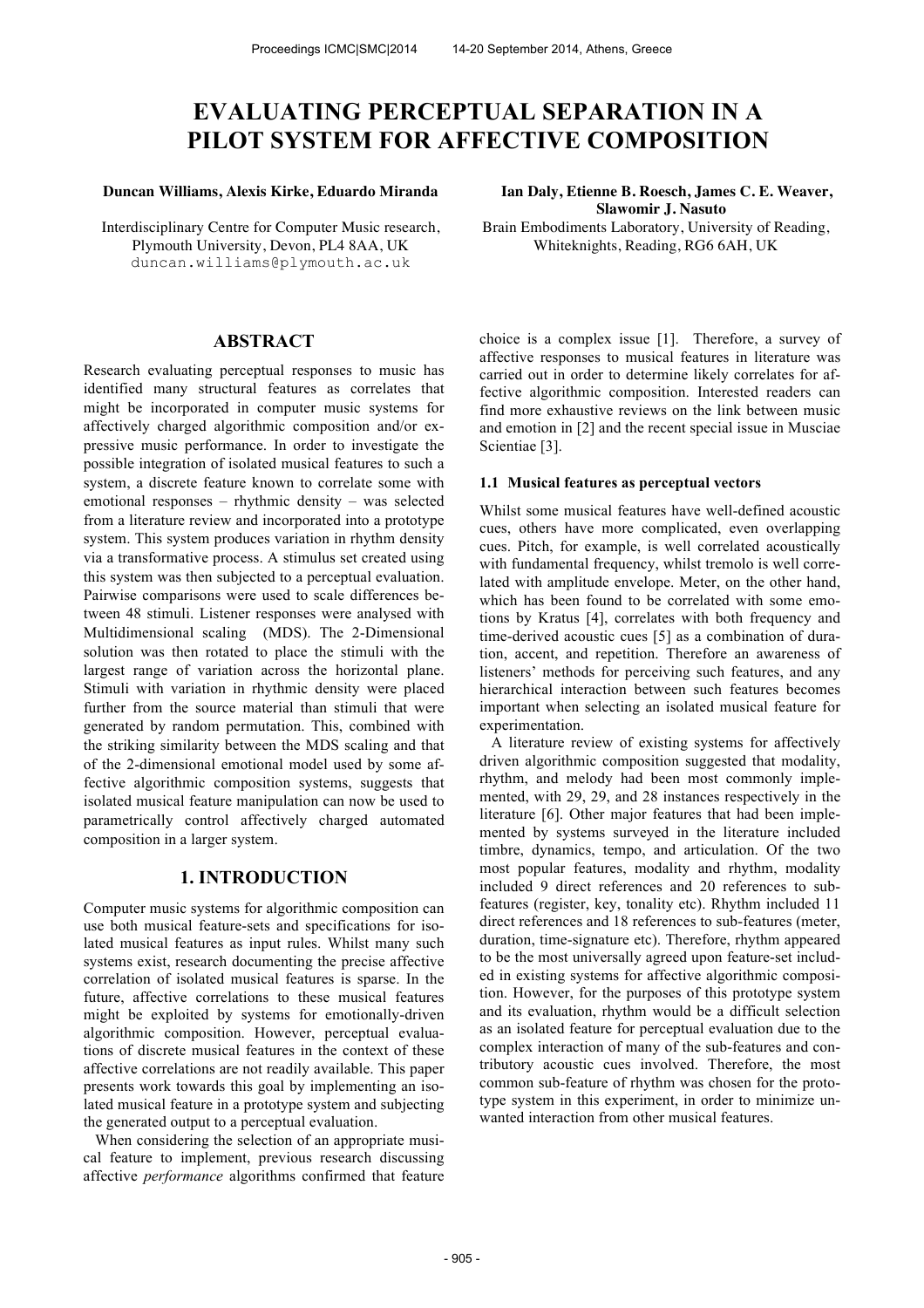## **2. PROTOTYPE DESIGN**

Rowe [7] describes three methodological approaches to algorithmic composition: generative, sequenced, or transformative. Transformative systems use existing material as the source – one or more transformations are applied to the input material in order to yield related material at the output stage. A simple inversion might be considered an example of a transformative process. Given the successful implementation of previous transformative systems (see for example, the *Experiments in Musical Intelligence*  work of Cope [8]–[10]), the prototype system was designed to use a transformation algorithm in order to manipulate the selected, isolated musical feature (rhythmic density – a temporal aspect of music derived from pulses or beats, tempo, and meter). Transformative systems have the advantage over generative systems of an 'in-built' limiting rule-set, established by the seed material. With a transformative system, for example, there is no necessity to specify a large body of additional structural rules outside of those affected by the chosen feature. If such a system can be shown to achieve perceptual variation with a limited musical rule set, then in the future it should be adaptable to generative operation by the addition of appropriate structural rules (that need not be based on musical feature selection or perceptual correlation). This would also facilitate work towards a larger system for affective algorithmic composition based on the selective manipulation of a broader range of musical features with underlying emotional correlations.

#### **2.1 Transformative algorithm**

The prototype system was developed using OpenMusic [11] and Common Lisp. The system functions offline and currently works with monophonic data only. The system has three phases; a learning phase, a transformation phase, and a generation phase. At the learning phase, the system takes a seed input and separates the musical structure into measures, deriving a two-order transition matrix of pitch and rhythm tree information (a hierarchical list representing rhythmic structures with probability values for the transitions between these structures). These values are stored as an array. A statistical analysis of rhythmic density is then carried out on the array by searching for the number of pulses in each measure via note onset and duration values. Each measure is then assigned a density value. At the transformation phase, the density value is used as an index in order to create new permutations from a Markov chain of pitch and rhythm tree information via the transition matrix. Permutations can be created solely from measures with high-density index values, lowdensity index values, or a combination (assuming that there is enough variation in the original seed material). The permutations are used by the generation phase to allow the output to be saved as a MIDI format file for subsequent editing and playback. A signal flow of the prototype system is shown in Figure 1. If successful, the prototype system could be expanded by increasing the *n*th-order of the Markov chain to include more complex transitions, other musical features and higher level musical structures, once the relevant perceptual correlations have been determined.

# **3. PERCEPTUAL EVALUATION**

The construction of a 'perceptual space' using Multidimensional Scaling Analysis (MDS) from a set of listener evaluations has previously been shown to be a useful way to construct statistically meaningful dimensional models from listener perceptions of music [12]–[15]. Confidence in the model can be evaluated by statistical measures from the analysis in order to firstly determine the best-fit dimensionality for the model, and secondly to create a plot of the stimuli showing respective and relative similarities in the model. With all MDS analysis, dimensional labels cannot be established by this kind of evaluation. This experiment therefore represents the first of a twostage validation of the prototype system – with the expectation that, if successful, a second stage will include a verbal elicitation experiment to provide labels for the scaled data. Stimuli should be presented to the listeners in the second experiment in the order that they are arranged in the best-fit perceptual space from this experiment, with the aim being to provide meaningful emotional (or at least perceptual) labels for the movement in each of the resulting dimensions.

#### **3.1 Stimulus set generation/selection**

Stimuli for the experiment were created using the prototype system and 4 seed inputs from a study evaluating affective responses and neurophysical correlations in electroencephalogram (EEG) to western classical music [16]. These seed inputs were selected with the partial intention of adapting a BCMI system to the control of an affective algorithmic composition system using EEG in future. Thus, seed material which had already been perceptually evaluated with EEG seemed to be a useful starting point. The sources from [16] were *Peter and the Wolf* (Prokofiev), *Brandenburg Concerto No. 5* (J.S. Bach), *Four Seasons: Spring* (Vivaldi), and *Adagio for Strings* (Barber). This seed material was edited to produce short excerpts of 30s in duration, in order to facilitate timely comparisons in the experiment itself, and reduce listener fatigue.

 With MDS analysis, a minimum of 4 stimuli per dimension to be revealed in the final analysis is required. In order to allow for up to 4 dimensions of variation in the stimuli generated by the prototype system, 16 stimuli were prepared from the 4 seed inputs:

- 1-4: original material, edited in duration only
- 5-8: lower density rhythmic transformations applied to seed material
- 9-12: higher density rhythmic transformations applied to seed material
- 13-16: permutation only (Markov shuffling) with no rhythmic transformations

 All stimulus material was limited to the same duration and condensed to monophonic playback via a piano timbre (Type 0 MIDI file).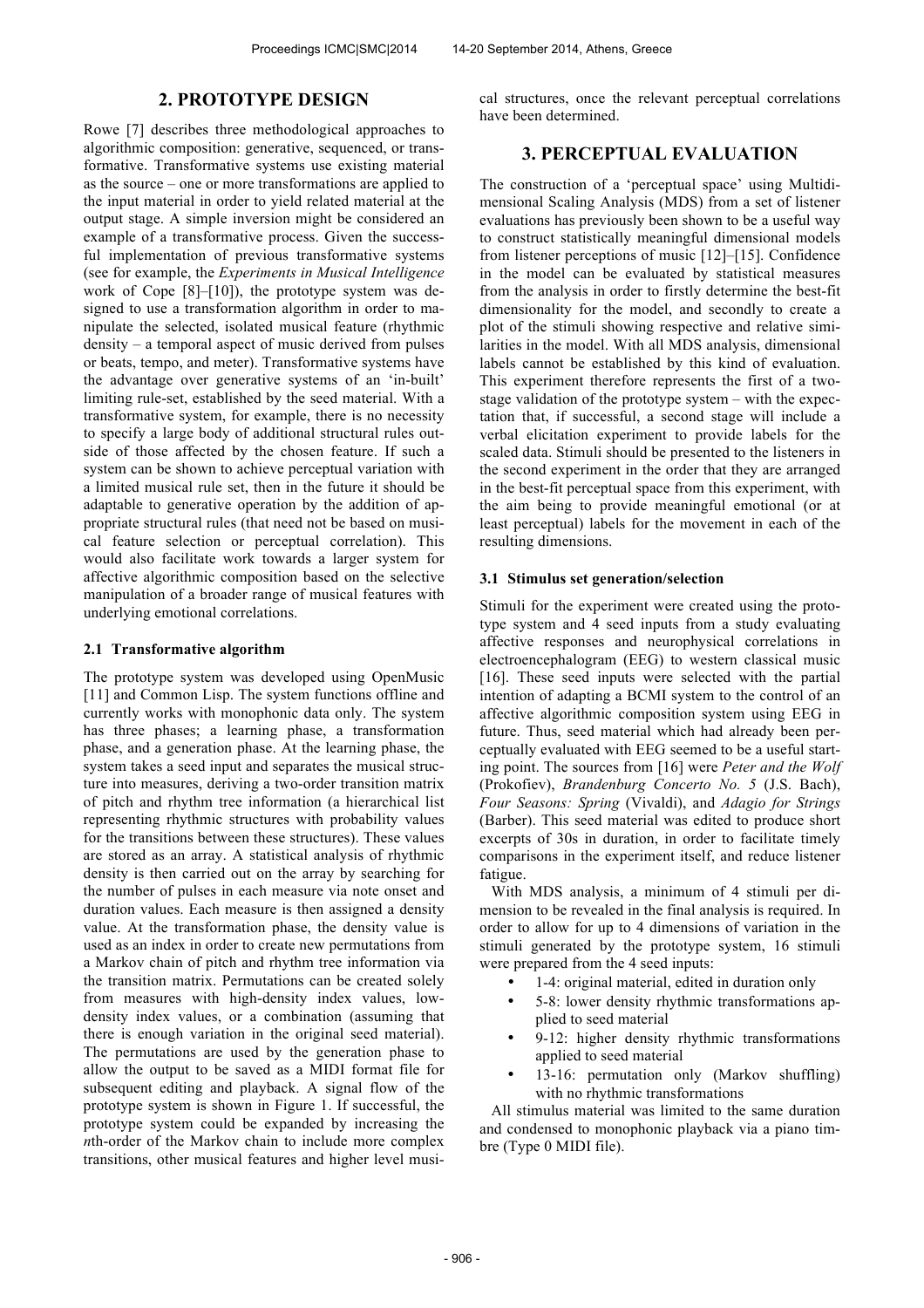

**Figure 1.** Signal flow of prototype system. Various permutations are possible, including the generation of a permuted set of measures using existing rhythm trees, a permuted set of measures with increased density (number of pulses extracted from other measures), and a permuted set of measures with decreased density.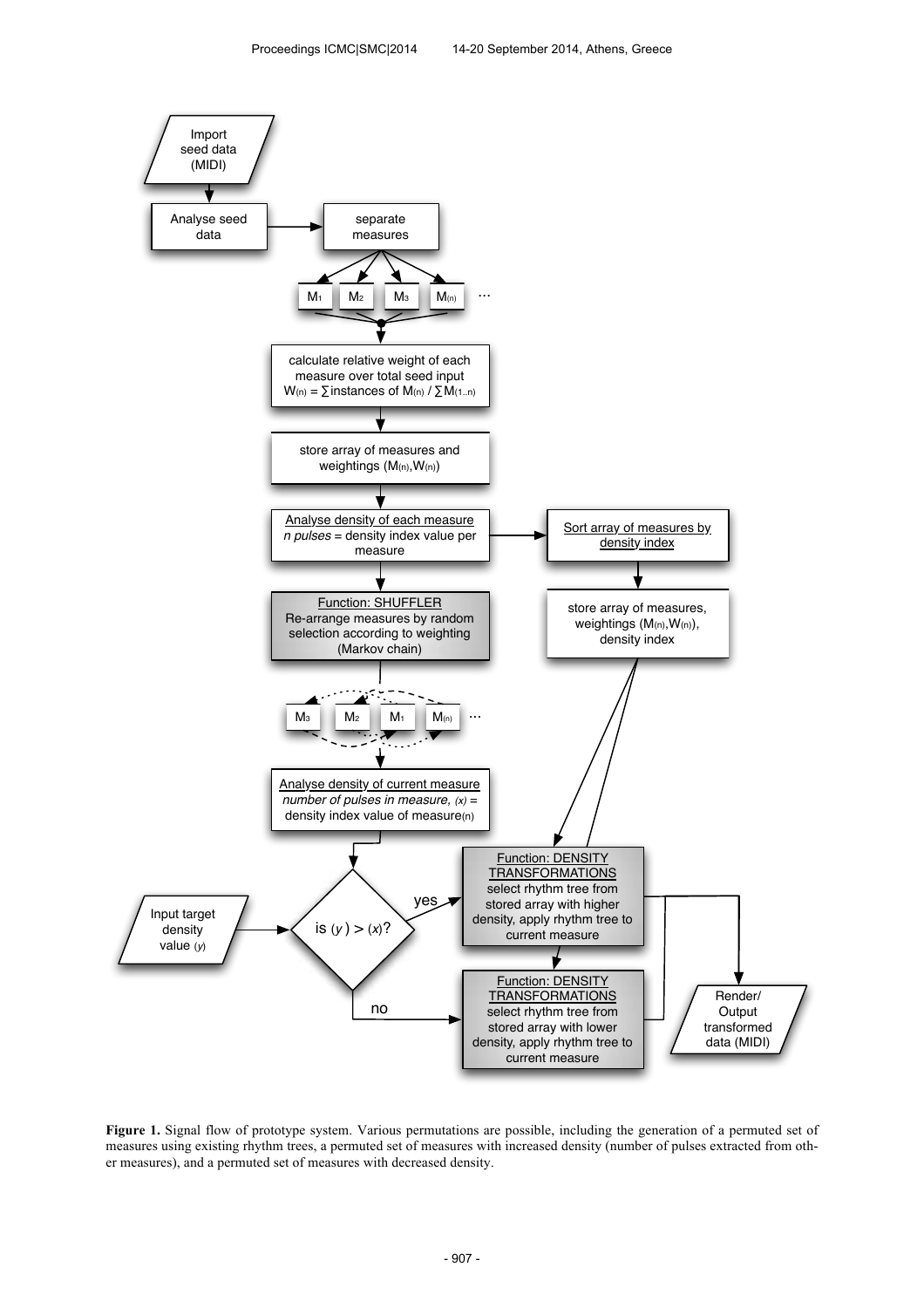Figure 2 shows an excerpt from the seed material before it has been separated by the system into measures. Figure 3 shows a lower density excerpt generated from the same seed by the prototype system. The seed in this case was an excerpt from J.S. Bach's *Brandenburg Concerto No.*   $5$ , which mainly consists of  $1/16<sup>th</sup>$  notes, with the exception of the material in the latter half of the sample. When the density transformation seeks to find material with lower density than the current measure, it uses the rhythmic tree suggested by this lower density material as a template from which to create new permutations of the material in the 'lower density' output. The score itself is not optimised by the routine and could be edited by hand for ease of reading.



**Figure 2.** Excerpt of seed material, condensed to a monophonic piano arrangement of taken from J.S. Bach's *Brandenburg Concerto No. 5*



Figure 3. 'Lower density' excerpt created by markov permutation of measures from seed material, with a lower density index used as the basis for selection of rhythm trees. Note the algorithm has made use of triplets to emulate the pattern from the latter half of the seed material.

#### **3.2 Experiment procedure and listening panel**

Twenty two listeners participated in the experiment. Each participant had some experience of critical listening (all participants were in the third and final year of undergraduate study in music technology). Ethical approval for the experiment was granted by the Humanities and Performing Arts research committee of Plymouth University. All participants were aged between 22-35 and received no financial incentive to take part in the experiment. Two of the participants were female. The experiment was conducted near-simultaneously (participants broadly began the experiment at the same time, in the same room) via 22 iterations of a Max/MSP graphical user interface on desktop computers. The same brand and model of circumaural headphones was used by all participants. Participants were allowed to adjust volume levels according to their own preference during a familiarization exercise. The familiarization exercise also allowed listeners to hear the full range of stimuli in a non-linear fashion before undertaking the main experiment.

 In the main experiment, listeners were presented with 136 randomly ordered pairs of stimuli, split over two tests of approximately 35 minutes in duration. Listeners were asked to compare and rate the similarity between each pair on a hidden 100-point scale with end-points labeled 'not at all similar' and 'the same'.

# **4. RESULTS**

Listener responses were collated to produce a dissimilarity matrix which was then subjected to an Individual Differences Scaling (INDSCAL) MDS analysis. The statistical 'measures-of-fit' determined by the analysis (dimensionality, RSQ or square of the correlation coefficient, and Kruskal stress) are shown in Table 1.

| Dimensionality | <b>RSQ</b> | RSQ im-<br>provement in<br>next increase<br>in dimension-<br>ality | <b>Stress</b><br>(Kruskal<br>stress<br>formula<br>1) |
|----------------|------------|--------------------------------------------------------------------|------------------------------------------------------|
| $1-D$          | 0.99914    | 0.00067                                                            | 0.574                                                |
| $2-D$          | 0.99981    | 0.00001                                                            | 0.200                                                |
| $3-D$          | 0.99982    | 0.00014                                                            | 0.109                                                |
| $4-D$          | 0.99996    | n/a                                                                | 0.072                                                |

Table 1. Statistical 'measures-of-fit' determined by MDS INDSCAL analysis of listener responses. Measures in bold indicate a quality criterion has been met. The maximum possible RSQ improvement at 4- Dimensions is given by 1-(4-D RSQ).

As with any MDS analysis, increasing the number of dimensions will decrease the amount of stress on the solution, hence determining the optimum solution is not simply a matter of looking for the lowest stress. Hence, the statistical measures in Table 1 were then examined to determine the 'correct' dimensionality (the number of dimensions which best represented the perceived variation in the stimulus set). Criteria which can be used as indicators of statistical quality in such analysis include RSQ greater than 0.95 [17], stress greater than 0.20 and optimally as low as 0.05 [18], and a negligible improvement in RSQ at the next increase in dimensionality. Table 1 shows that RSQ was greater than 0.95 in all dimensionalities, suggesting that each gave a confident solution. The RSQ improvement at each additional dimension was also low, though the lowest improvement is found between the 2 and 3-Dimensional solutions. Stress was highest in the 1-Dimensional solution, but was below the threshold of <0.20 in all other solutions. Examination of a scree plot showing stress against dimensionality showed a significant knee (which can also be interpreted as an indicator of 'correct' dimensionality), at 2-Dimensions, shown in Figure 4. Together, these results strongly suggested a 2-D solution. The spread in a Shepard diagram at 2-Dimensions, as shown in Figure 5, was also examined, with a low spread in the data confirming a statistically good fit.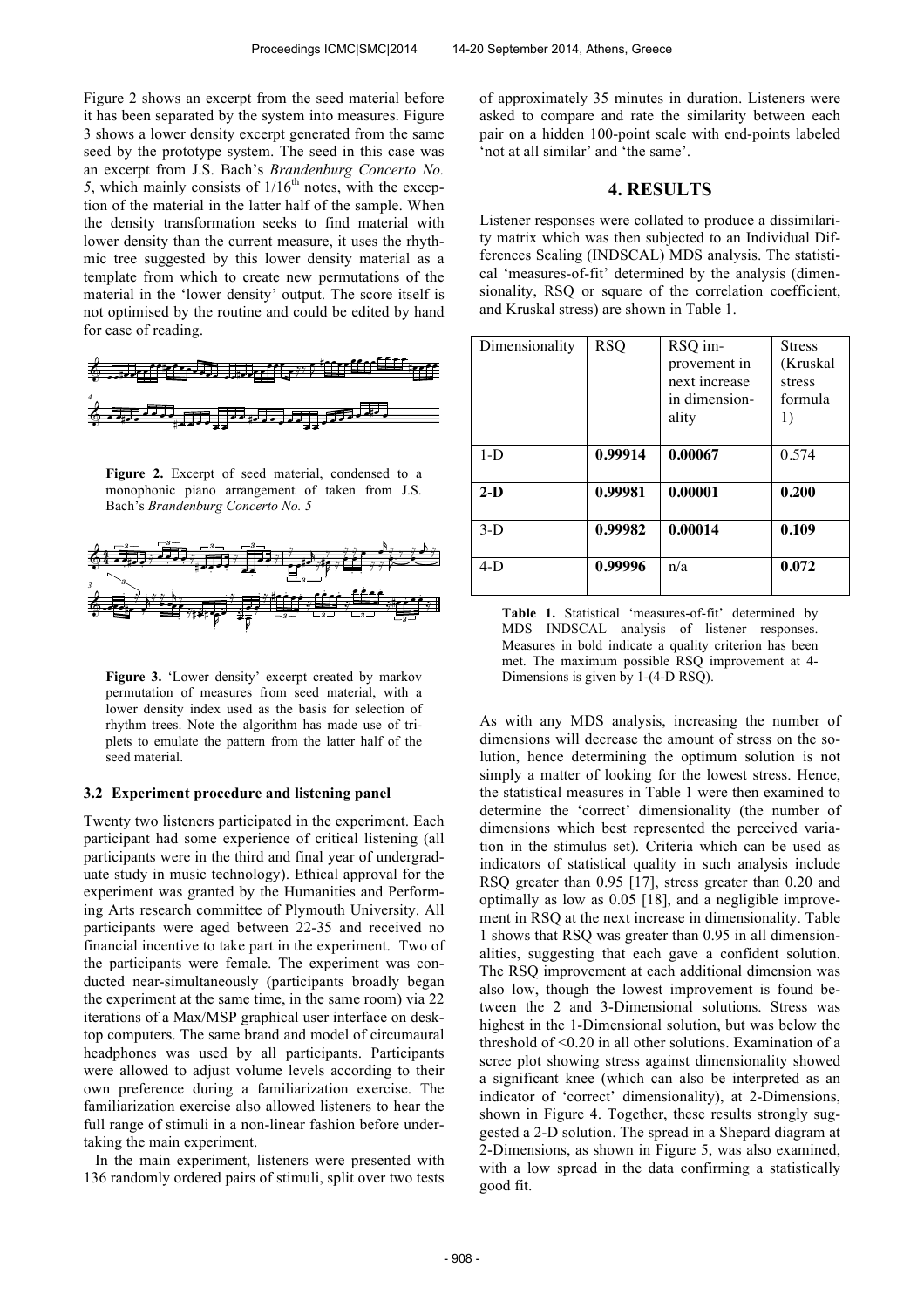

**Figure 4.** Scree plot showing a significant knee at 2-D, with stress at 0.200.



**Figure 5.** Shepard diagram showing a low spread between similarities and distances in the 2-D solution with stress at 0.200

With a confident solution at 2-Dimensions, the perceptual space could then be plotted.

## **5. DISCUSSION**

The permuted stimuli, as shown in Figure 6, are generally plotted closer to the respective seeds than the density transformations, suggesting that a permutation in overall musical structure has less perceptual significance to listeners than a variation in rhythmic density. This is somewhat surprising as it suggests that even when the output is modified significantly by this process of random permutation, the output retains more perceptual similarity to the seed material than the output generated by selectively and deliberately manipulating rhythmic density.

 Two anomalies are present in the 2-Dimensional perceptual space. The 'Adagio' group (from *Adagio for Strings* by Barber) appears to show the placing of the seed stimulus and the high density transformation in positions which do not follow the general trend. This might be explained by the significantly lower density found in the Adagio seed material – a slow, sparse piece of music in comparison to the other seed sources. Similarly, the 'Brand' group (from *Brandenburg Concerto No. 5* by J.S. Bach) also exhibits some unusual placing in the perceptual space. In this group, although the permutation remains the closest stimulus to the original seed, the density transformations are positioned atypically. The seed material for this group is considered to be the 'most dense' by the prototype system, with the largest number of onsets and shortest durations. This might explain why the 'Brand' group is presented approximately opposite the 'Adagio' group, and also why the listeners perceived the variation in this unexpected manner. However, if the angle of the configuration is rotated whilst still maintaining the direction of perceived density in other seed groups from left to right, but with low to high instead of high to low in dimension 2, the stimuli in question then appear to be ordered BrandLD, BrandP, BrandE, and BrandHD, as would be expected according to the general trends observed above.



**Figure 6.** Perceptual space in 2-Dimensions after MDS INDSCAL analysis. Movement can be seen from low to high density stimuli. Coloured annotations show grouping of stimuli based on seed material. Stimuli appended -E are original edited seed excerpts. Stimuli appended - P are permutations with no intended change in rhythmic density. Stimuli appended -LD are the low density transformations, and stimuli appended -HD are the high density transformations.

 The perceptual space shows that transformed stimuli are loosely grouped near to their seed material, with a general trend that low density transformations are found in the upper left of their seed group, and high density transformations in the lower right of their seed group. Overall there is a tendency for an increase in density to be plotted across the perceptual space from the upper left of the space to the lower right. This spacing bears a similarity to some existing work using the circumplex model of affect [19], a 2-Dimensional emotional space with dimensions based on arousal and valence, which has been adapted to music and to affectively-charged algorithmic composition in some systems [20], [21]. Whilst such ob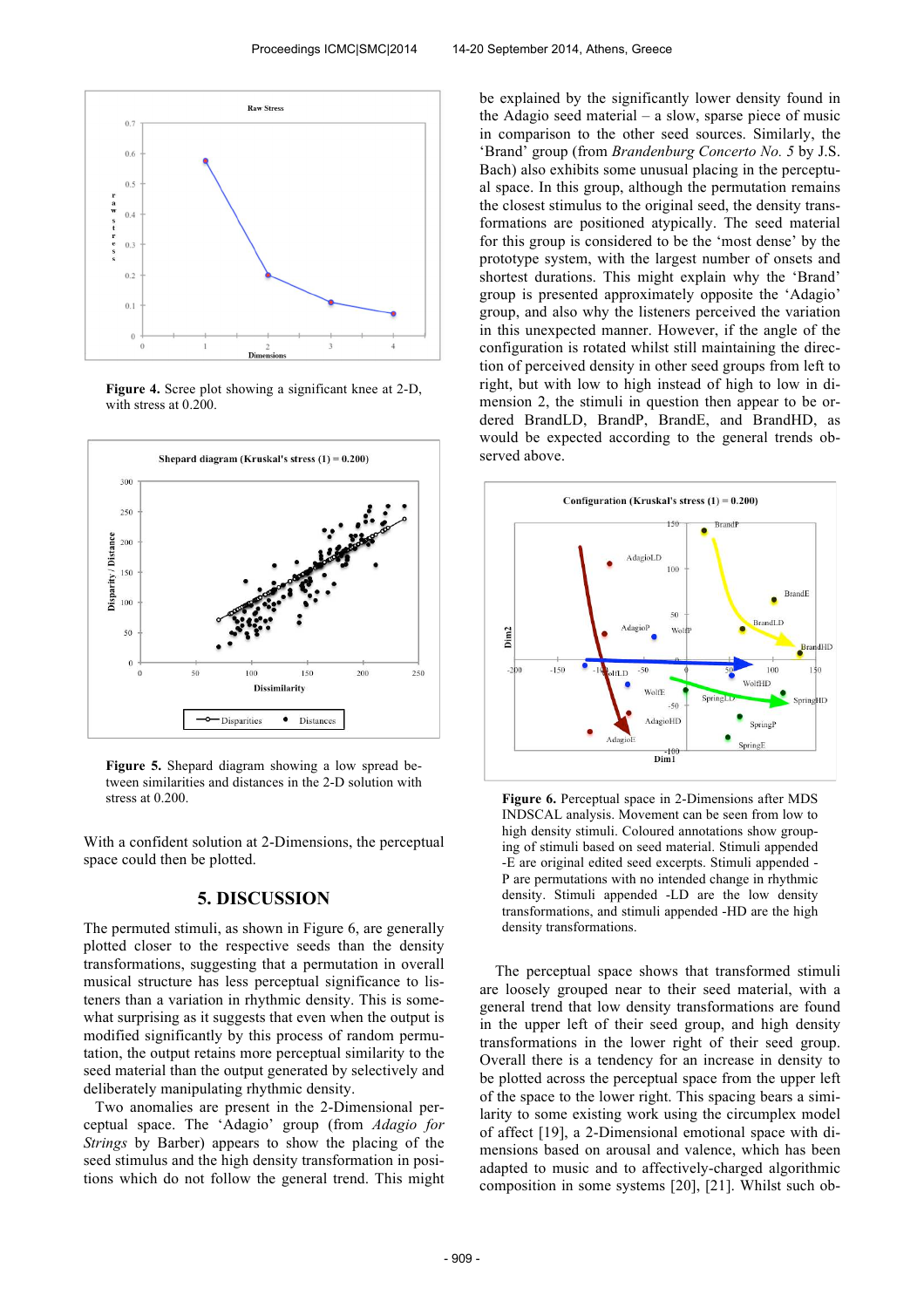servations can only be casually drawn, Barber's *adagio* seems to be a 'sadder', more somber piece, whilst the Brandenburg concerto is faster, more lively, higher energy and subjectively 'happier', found at the opposite end of the 2-D space. This strongly suggests that isolated musical feature manipulation is compatible with this method of parameterizing affect in such systems, and that in the future, a larger system, incorporating several such isolated features as part of an affective control system, should be possible. A larger system would have the advantage of being able to generate affectively charged music automatically, and reactively, responding to the user's emotional state. However, as MDS analysis cannot reveal the names of dimensions given by this analysis, a subsidiary verbal elicitation experiment should now be undertaken before rhythmic density could be included in such a system. Furthermore, the degree of control over the perceptual unidimensionality in the correlations noted above is to some extent dependent on the initial density of the seed material, which was itself limited to a small range from the western classical repertoire.

## **6. CONCLUSIONS**

In order to determine whether isolated musical features could be used in a larger affective algorithmic composition system, a prototype for generating new musical structures from seed material with varying levels of rhythmic density was developed and evaluated by means of a pairwise dissimilarity experiment.

 The pairwise dissimilarity experiment concluded that listener responses could be plotted to a 2-Dimensional solution with reasonable statistical confidence. A subsequent verbal elicitation experiment could now be used to label these dimensions. Within the 2-Dimensional space, randomly permuted stimuli were found to be perceptually more similar to the seed material than stimuli created with deliberate variation in rhythmic density. This is a surprising finding and has implications for the incorporation of a larger range of isolated musical features in an affective algorithmic composition system.

 The 2-Dimensional MDS scaling also showed a marked similarity to the 2-Dimensional model of affect which some algorithmic composition systems have adopted in order to automatically generate emotionally charged music. This further suggests that additional isolated feature manipulation could contribute to a larger system for affectively charged algorithmic composition in the future.

#### **Acknowledgments**

The authors gratefully acknowledge the support of EPRSC grants EP/J003077/1 and EP/J002135/1.

## **7. REFERENCES**

- [1] A. Friberg, E. Schoonderwaldt, and A. Hedblad, "Perceptual ratings of musical parameters," *Gemessene Interpret.-Comput. Aufführungsanalyse Im Kreuzverhör Diszip. Mainz Schott*, 2011.
- [2] K. R. Scherer, "Which Emotions Can be Induced by Music? What Are the Underlying Mechanisms?

And How Can We Measure Them?," *J. New Music Res.*, vol. 33, no. 3, pp. 239–251, Sep. 2004.

- [3] A. Lamont and T. Eerola, "Music and emotion: Themes and development," *Music. Sci.*, vol. 15, no. 2, pp. 139–145, Jul. 2011.
- [4] J. Kratus, "A developmental study of children's interpretation of emotion in music," *Psychol. Music*, vol. 21, no. 1, pp. 3–19, 1993.
- [5] E. E. Hannon, J. S. Snyder, T. Eerola, and C. L. Krumhansl, "The Role of Melodic and Temporal Cues in Perceiving Musical Meter.," *J. Exp. Psychol. Hum. Percept. Perform.*, vol. 30, no. 5, pp. 956–974, 2004.
- [6] D. Williams, A. Kirke, E. R. Miranda, E. B. Roesch, and S. J. Nasuto, "Towards Affective Algorithmic Composition," in *Proceedings of the 3rd International Conference on Music & Emotion (ICME3), Jyväskylä, Finland, 11th-15th June 2013. Geoff Luck & Olivier Brabant (Eds.). ISBN 978- 951-39-5250-1*, 2013.
- [7] R. Rowe, *Interactive music systems: machine listening and composing*. MIT press, 1992.
- [8] D. Cope and M. J. Mayer, *Experiments in musical intelligence*, vol. 12. AR Editions Madison, WI, 1996.
- [9] D. Cope, "Computer modeling of musical intelligence in EMI," *Comput. Music J.*, pp. 69–83, 1992.
- [10] D. Cope, "Experiments in musical intelligence (EMI): non‐linear linguistic‐based composition," *J. New Music Res.*, vol. 18, no. 1–2, pp. 117–139, 1989.
- [11] J. Bresson, C. Agon, and G. Assayag, "Openmusic 5: A cross-platform release of the computerassisted composition environment," in *10th Brazilian Symposium on Computer Music, Belo Horizonte, MG, Brésil*, 2005.
- [12] E. Bigand, S. Vieillard, F. Madurell, J. Marozeau, and A. Dacquet, "Multidimensional scaling of emotional responses to music: The effect of musical expertise and of the duration of the excerpts," *Cogn. Emot.*, vol. 19, no. 8, pp. 1113–1139, Dec. 2005.
- [13] E. Bigand, S. Filipic, and P. Lalitte, "The time course of emotional responses to music," *Ann. N. Y. Acad. Sci.*, vol. 1060, no. 1, pp. 429–437, 2005.
- [14] S. Vieillard, I. Peretz, N. Gosselin, S. Khalfa, L. Gagnon, and B. Bouchard, "Happy, sad, scary and peaceful musical excerpts for research on emotions," *Cogn. Emot.*, vol. 22, no. 4, pp. 720–752, 2008.
- [15] T.-L. Wu and S.-K. Jeng, "Probabilistic estimation of a novel music emotion model," in *Advances in Multimedia Modeling*, Springer, 2008, pp. 487– 497.
- [16] L. A. Schmidt and L. J. Trainor, "Frontal brain electrical activity (EEG) distinguishes valence and intensity of musical emotions," *Cogn. Emot.*, vol. 15, no. 4, pp. 487–500, 2001.
- [17] B. Astill, "An investigation of social values in a senior secondary school milieu," in *In Proceedings of the Austalian Association for Research in Edu-*